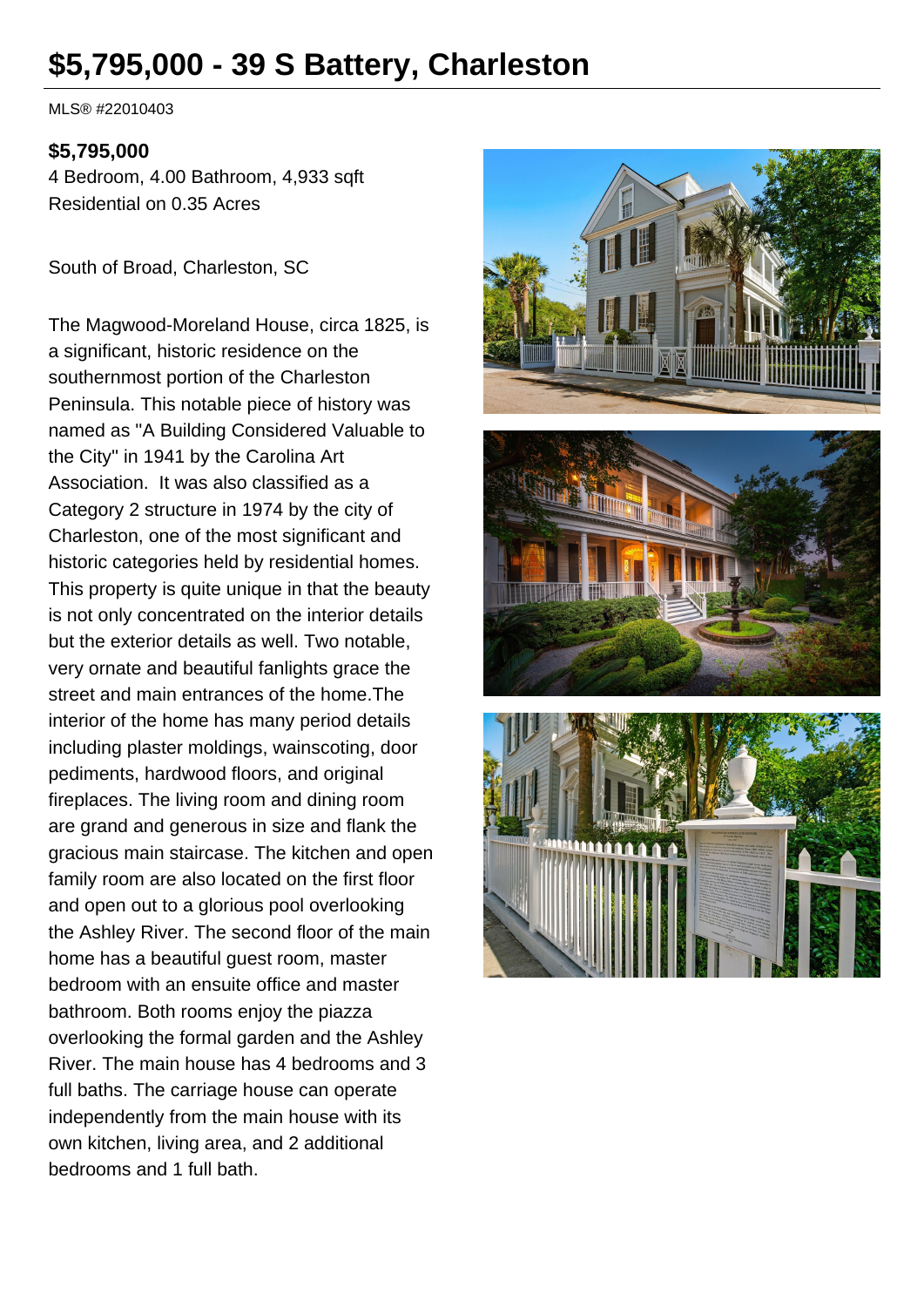The gardens are impeccably designed with a formal style garden in the front and a pool with casual living located in the rear featuring glistening water views. The lot is very large and currently has parking for several cars; this space could be developed or integrated into additional gardens.

Built in 1825

## **Essential Information**

| MLS@#                 | 22010403                      |
|-----------------------|-------------------------------|
| Price                 | \$5,795,000                   |
| Bedrooms              | 4                             |
| Bathrooms             | 4.00                          |
| <b>Full Baths</b>     | 3                             |
| Half Baths            | 1                             |
| <b>Square Footage</b> | 4,933                         |
| Acres                 | 0.35                          |
| <b>Year Built</b>     | 1825                          |
| <b>Type</b>           | Residential                   |
| Sub-Type              | <b>Single Family Detached</b> |
| <b>Style</b>          | Chas. Single                  |
| Status                | Active                        |

## **Community Information**

| <b>Address</b> | 39 S Battery                                  |
|----------------|-----------------------------------------------|
| Area           | 51 - Peninsula Charleston Inside of Crosstown |
| Subdivision    | South of Broad                                |
| City           | Charleston                                    |
| County         | Charleston                                    |
| <b>State</b>   | <b>SC</b>                                     |
| Zip Code       | 29401                                         |
|                |                                               |

## **Amenities**

| Parking  | Off-st Prkng        |
|----------|---------------------|
| Garages  | Off-st Prkng        |
| Has Pool | Yes                 |
| Pool     | <b>Private Pool</b> |